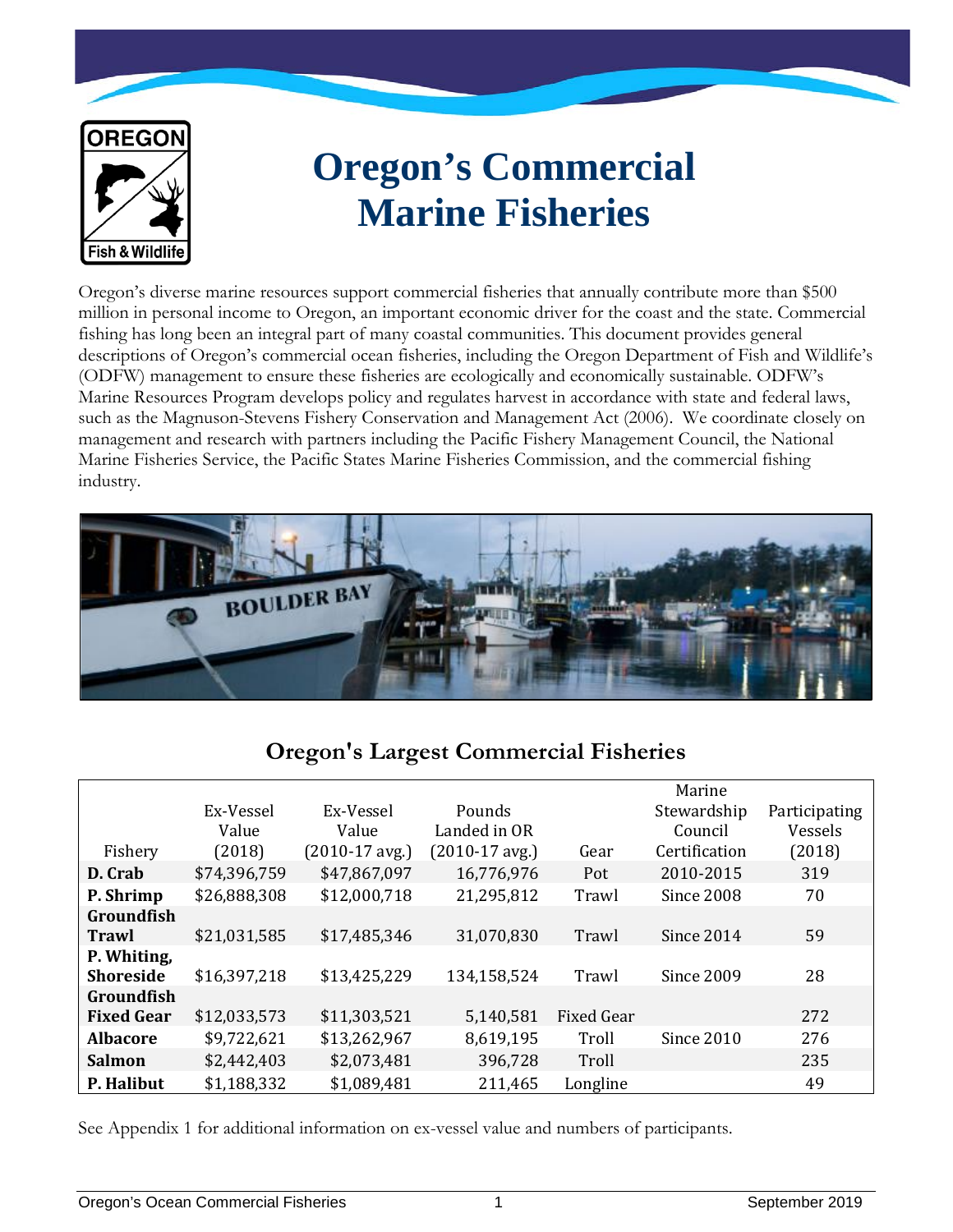

Workers unload catch from a commercial crabber.

### **Ocean Dungeness Crab**

The Oregon Dungeness crab fishery has been Oregon's most valuable single-species fishery for many years. It accounts for up to forty percent of all commercial landings (ex-vessel value) of Oregon commercial fisheries each year. The fishery has been active since the early 1900s; however in the past twenty-five years, both landings and price per pound have increased substantially. The state of Oregon is currently one of the top producers of Dungeness crab worldwide alongside both Washington and California.

The Oregon fishery is a limited-entry fishery (i.e. there are a fixed number of permits and a permit is required to fish in this fishery) with more than 400 permits for both large and small vessels. In 2006, the Oregon Fish and Wildlife Commission adopted a three-tier pot limitation program, which limits each vessel to 200, 300 or 500 pots in order to help reduce the number of pots deployed. Each year, about 75 percent of the permit holders actively participate in the fishery. Dungeness crab are caught with baited traps, also called crab pots. The baited pots rest on the ocean floor, attracting crabs to a one-way door in the pot. Each pot is also equipped with two types of escape hatches. The first is for under-sized (non-legal) crab to escape. The second is an emergency escape hatch kept closed during fishing by weaving in "rotten cotton," which will deteriorate over a few months underwater if the pot is accidentally lost at sea. This emergency escape hatch allows crab and other animals to escape derelict gear.

The management of this fishery is based on the principle of the "three Ss" – size, sex and season. As they are retrieving pots, fishermen sort their

catch according to sex (they may only retain males) and size (they may only retain crabs that are  $6\frac{1}{4}$ ) inches or wider). All under-sized crabs and all females are put overboard (alive) to return to the seafloor to reproduce. The third component of the fishery's three Ss – season – limits the fishery during the summer and fall, the peak time that crabs are molting, giving them time to allow the soft-shelled crabs to fill out undisturbed. The fishery occurs all along the Oregon coast in waters mostly from 5-80 fathoms with some fishing effort out to 100 fathoms.

In recent years, a number of management challenges related to changing ocean conditions have emerged across the entire US West Coast Dungeness crab fishery. These challenges include increased interactions with protected species such as humpback whales, increased frequency and duration of Harmful Algal Blooms that produce biotoxins leading to concerns about human health effects, and changes in the timing of molting of crabs, which affect quality and marketability at the beginning of the season. The MRP has continued to work closely with the crab industry to address these issues through targeted research and monitoring efforts and regulatory changes.

Contact: Kelly Corbett, 541-867-0300 ext. 244 [\(Kelly.C.Corbett@state.or.us\)](mailto:Kelly.C.Corbett@state.or.us)



A divided shrimp hopper where LEDs were not used and used, note the difference in bycatch of eulachon smelt (the silvery fish).

### **Pink Shrimp**

The Oregon pink shrimp fishery is important in terms of both the economic value to the fishermen and the large landings (pounds). Pink shrimp is the second most valuable trawl fishery on the US West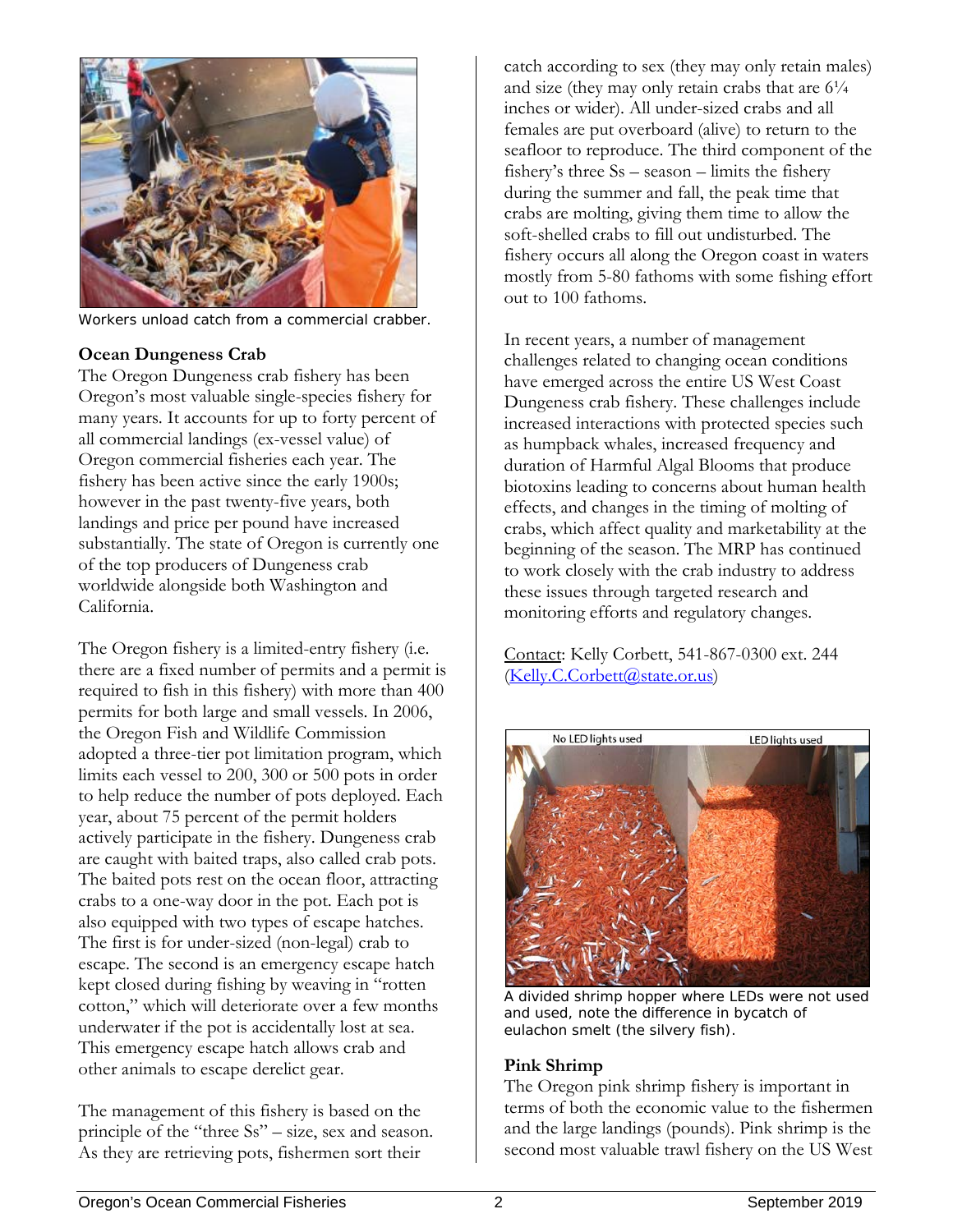Coast and is centered in Oregon. Pink shrimp are short-lived, fast-reproducing species, subject to large population swings associated with year-toyear changes in ocean productivity. Several boombust cycles have been noted over several decades of fishery monitoring. The fleet size is currently around 70 vessels.

Oregon's pink shrimp fishery is managed sustainably using a suite of methods. The fishery is limited entry (138 permits), minimum count per pound requirements aide in assuring ideal economic harvesting, and gear requirements minimize bycatch. In addition to rules governing the fishery, sustainability is also assured by biologists working with fishermen in each port to understand fishing locations and ages/sizes of shrimp caught. These data are used to develop stock assessments which are compared to environmental and fishery data to further assure sustainability. These methods, employed with the help of industry assures the fishery's sustainability.

The MRP actively works with the pink shrimp industry to improve the fishery's gear, which at the most basic level is a net (or often a pair of nets) towed behind the vessel. MRP research led to improvements to the design of the net and the addition of devices that allow anything other than pink shrimp to escape from capture. "Bycatch" (non-target species) reduction methods include increasing the mesh size of the net and adding metal grates – also known as bycatch reduction devices (BRDs) – to the throat of the net. The most recent innovation in gear design developed by MRP staff was to install light emitting diode (LED) fishing lights on the mouth of the net, which drastically reduces the bycatch of eulachon smelt, an Endangered Species Act (ESA) listed species, while maintaining shrimp catch rates.

These improvements have been collaboratively modified over the years to reduce bycatch of finfish in the fishery, including halibut and rockfish, in addition to eulachon smelt. The effectiveness of BRDs, LEDs, and other modifications to the design of shrimp trawl nets and close management by ODFW, helped the Oregon pink shrimp fishery become the first shrimp fishery in the world to be Marine Stewardship Council (MSC)-certified as sustainable in 2008 (recertified 2012 and 2018).

Contact: Scott Groth, 541-888-5515 ext. 233 [\(Scott.D.Groth@state.or.us\)](mailto:Bob.W.Hannah@state.or.us)



Albacore tuna appear off the Oregon coast from July to October.

#### **Albacore Tuna**

Each summer, a finger of warm water makes its way north to the waters off Oregon, bringing with it schools of albacore tuna. The troll (hook and line) fishery lasts from about June until October – ending when the albacore leave Oregon waters. The season has extended into November in some rare years. A Highly Migratory Species permit from the National Marine Fisheries Service is required, but the number of permits is not restricted. It is managed through the Inter-American Tropical Tuna Commission and the Western Central Pacific Fisheries Commission, as well as the Pacific Fishery Management Council. They manage the albacore stock and fisheries within their respective areas of jurisdiction and the US-Canada Albacore Treaty addresses reciprocal fishing effort off the west coast of the U.S.

Albacore is also an MSC-certified sustainable fishery. The young tuna that are caught off of Oregon are just starting their cross-Pacific journey. These younger fish—three to five years old, ranging from 10 to 30 pounds—are higher in desirable omega-3 fish oils than the large, lean, older albacore caught mostly by foreign longline fishermen in the central Pacific. Also, because of their young age, the fish caught off of Oregon have a reduced mercury accumulation in their meat, compared to those caught in many other areas, according to the [Oregon Albacore](http://www.oregonalbacore.org/)  [Commission](http://www.oregonalbacore.org/) (Oregon Department of Agriculture).

Contact: Jessica Watson, 541-867-0300 ext. 265 [\(Jessica.L.Watson@state.or.us](mailto:Jessica.L.Watson@state.or.us))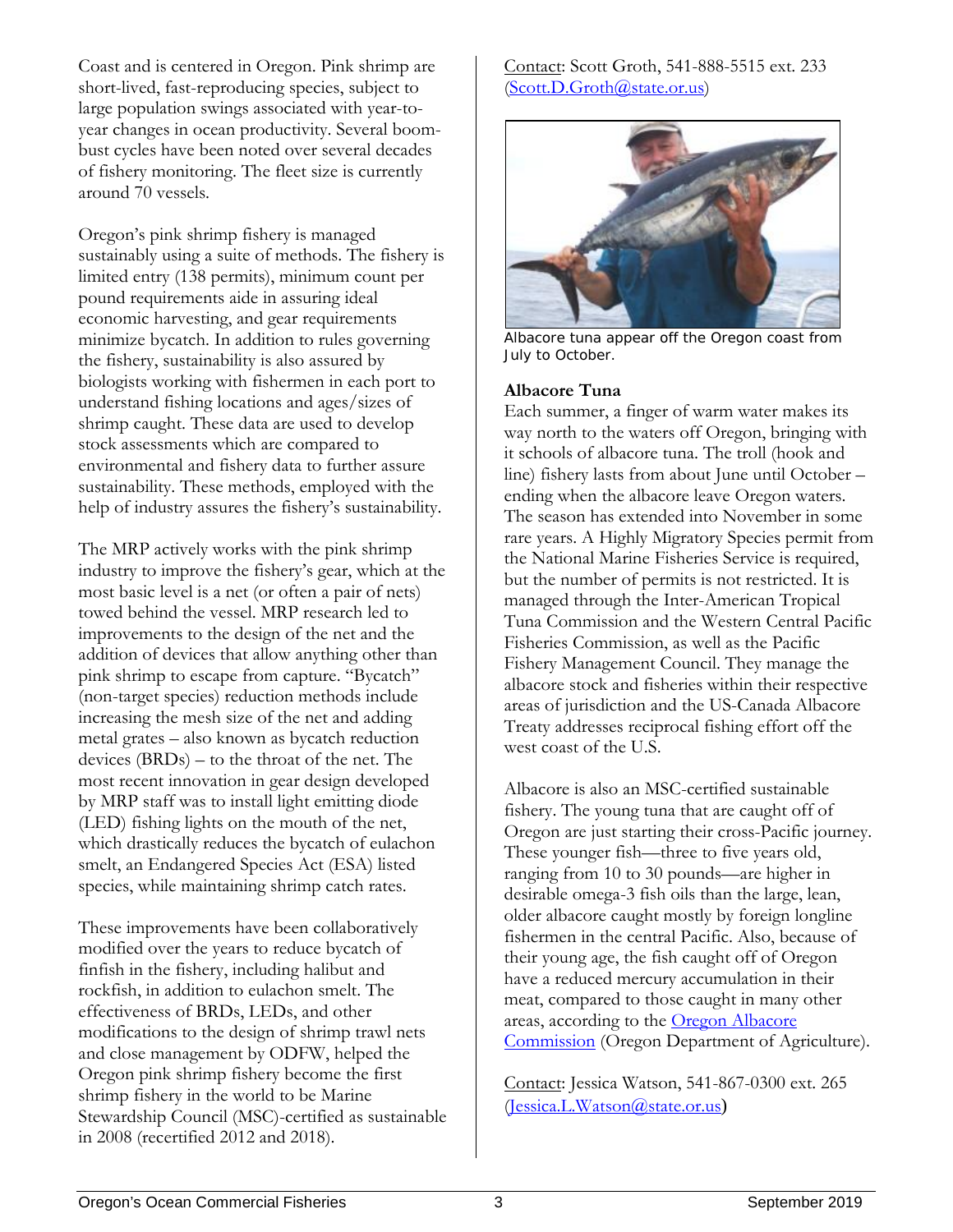

Nearshore rockfish are some of many species grouped together in the "groundfish" category.

# **Groundfish**

"Groundfish" is a federal management category for a diverse group of fisheries that catch 100+ managed species such as rockfishes, flatfishes, sablefish, lingcod, and others. The groundfish fisheries are the second largest commercial fishery revenue producers in Oregon behind Dungeness crab. The groundfish fisheries are also the highest volume as they can constitute 80% or more of total commercial fishery landings.

The main groundfish fisheries are bottom trawl for flatfish and sablefish, mid-water Pacific whiting trawl, mid-water rockfish trawl, and longline/pot for sablefish and nearshore stocks.

Groundfish fisheries are federally managed by the National Marine Fisheries Service and the Pacific Fishery Management Council. ODFW is actively involved in the management and monitoring of the groundfish fisheries – especially the nearshore fishery which is subject to more state oversight in regards to permitting and regulations.



Groundfish trawlers are the largest fishing boats and can be identified by their large net reels.

# **Groundfish - Trawl**

Oregon is home to the largest groundfish and shrimp trawl fisheries on the West Coast. Astoria

and Newport have significant trawl activity in the bottom, whiting, and mid-water rockfish fisheries. This helps to put Astoria and Newport in the top three ports in total commercial fishery value throughout the entire West Coast. Brookings and Coos Bay are also home to valuable bottom trawl groundfish fisheries.

Large processing plants are required to clean, package, and distribute the substantial volumes of groundfish (and shrimp) caught in the trawl fisheries. The Newport and Astoria whiting fisheries typically land 100-200 million lbs. per year, which is machine-processed and sold in domestic and export markets as fillets, surimi ("artificial crab"), and fish meal. Bottom trawl catches of flatfish, sablefish, lingcod, and rockfish are usually hand-filleted, which requires an extensive labor force as 50 million lbs. or more can be taken annually, and single deliveries of 50 thousand lbs. or more may have to be processed at a single time.

The groundfish trawl fisheries are managed under an Individual Fishing Quota ("IFQ") system. Individuals and/or institutions each own a certain percentage ("Quota Share") of the overall trawl sector's allocation for each species, which entitles them to an individual allocation of "Quota Pounds" each year that they can either fish or lease. Accumulation limits prevent any individual from buying up a majority stake in the IFQ fishery. The IFQ system allows vessels more flexibility in where and when they fish, as long as all of their catch, including discards, is covered by their Quota Pounds. A 100% observer/video monitoring requirement ensures that catches are fully accounted for and stay within their individual quotas. Area closures are used to protect sensitive habitats such as rock reef and corals, and can be used to reduce bycatch of non-IFQ species such as salmon.

There is potential for the bottom trawl fishery to grow, since it currently harvests only about 25% of the sustainable quotas for some species. This is primarily due to a lack of market demand for Dover sole and other flatfish, which compete with global seafood products, such as farmed tilapia. The Oregon Trawl Commission, an entity under the Oregon Department of Agriculture, is responsible for trawl commodity product marketing and education.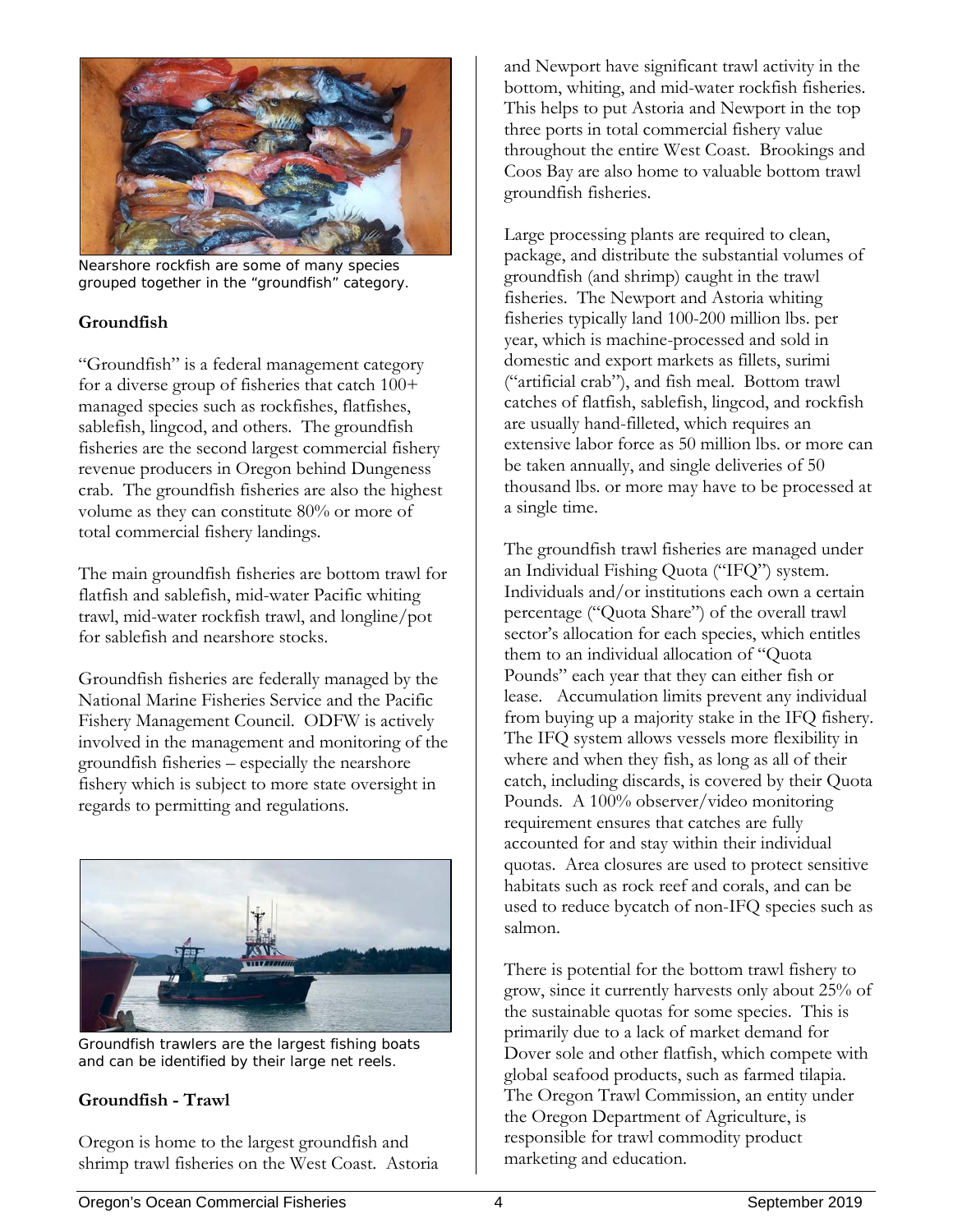

A good catch of Pacific whiting hits the deck.

The Pacific whiting trawl fishery is unique in that it contains two at-sea components that involve large processing vessels working in the waters off Oregon and Washington. The "mothership" sector consists of processing ships and catcher vessels that deliver their catch to the processing ships at sea. Many of these catcher vessels are based in Oregon ports and also deliver whiting to shoreside processing plants in Oregon. The "catcherprocessor" sector consists of large, Seattle-based ships that fish and process their own catch. The at-sea whiting fishery, including Oregon boats, is also heavily engaged in the Alaskan walleye pollock fishery that is one of the largest volume fisheries in the world.

Katie Pierson, 541-867-0300 x223 Katherine.j.pierson@state.or.us



Sablefish, aka black cod, is the primary species targeted by the fixed gear fishery.

# **Groundfish – Fixed Gear**

Sablefish is the most valuable single groundfish stock, and is very important to both the multispecies bottom trawl fishery and the "fixed gear", or longline/pot fisheries. Sablefish is the primary groundfish species targeted with longline/pot gear, although other species such as lingcod, rockfish, and skates are also caught.

The longline/pot sablefish fishery was subject to one of the first catch share programs on the West Coast, in which individuals were assigned different levels, or "tiers", of tradeable annual sablefish quota based on their history in the fishery. There are also vessels with limited-entry sablefish permits that fish under trip limits outside the primary "tier" season, as well as open-access participants without a sablefish-specific permit, who fish under lower trip limits.

Oregon's fixed gear fleet consists of approximately one-third limited-entry vessels and two thirds open-access vessels. Limited-entry permitted vessels make the majority of the landings (about 90 percent).

Katie Pierson, 541-867-0300 x223 Katherine.j.pierson@state.or.us



Lingcod is a favorite catch for the nearshore fishery.

### **Groundfish – Nearshore**

The commercial nearshore groundfish fishery targets a number of different species found in Oregon's coastal waters. Two types of permits are issued in this state-managed, limited-entry-permit fishery: black and blue rockfish permits with a nearshore endorsement, and black and blue rockfish permits without the endorsement. There are  $\sim$ 112 permitted vessels in total, 67 of which have the nearshore endorsement. The nearshore endorsement allows permitted vessels to land 21 nearshore species, including a number of nearshore rockfish, greenling, cabezon, buffalo sculpin, and Irish lords, in addition to black, blue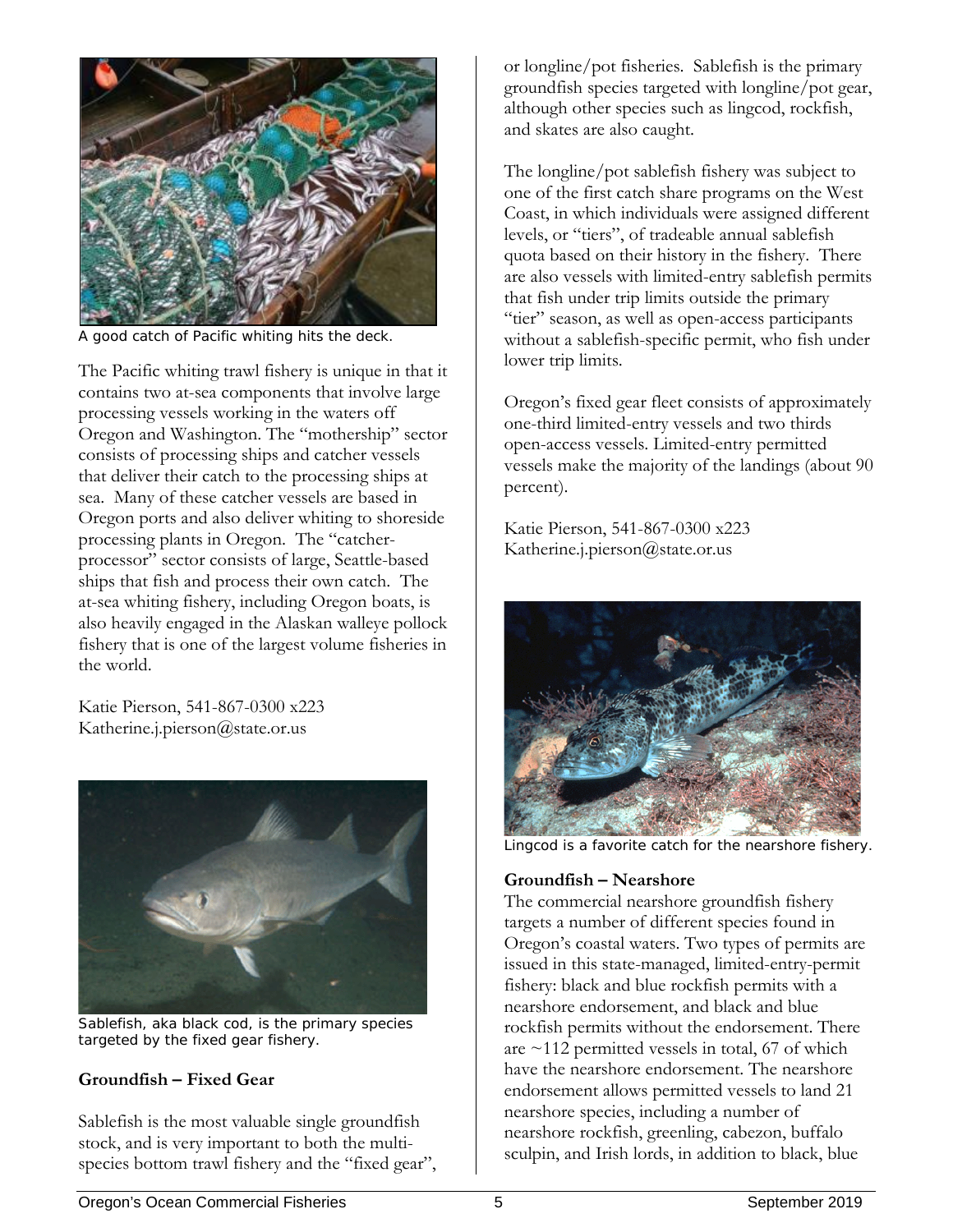and deacon rockfish. Fishery participants use a variety of hook and line gear types to target these species, including jigging with rod and reel, bottom longline, and cable gear.

Permitted vessels may fish from any Oregon port, but the majority of fish are landed on the south coast at Port Orford, which is where most permit holders are based. There are two primary markets for this fishery: one for live fish and one for fresh (dead) fish. Some species fetch as much as \$6 or \$7 per pound if landed live – far more value to fishers than the same species is if it is landed dead. Nearshore fish sold to the fresh fish market rarely exceed \$2.00 per pound. The total ex-vessel value of this fishery is approximately \$1 million per year.

Contact: Brett Rodomsky, 541-265-8306 ext. 286 [\(Brett.T.Rodomsky@state.or.us\)](mailto:Brett.T.Rodomsky@state.or.us)



Fishers prepare to suck sardines from a seine net into the hold.

# **Coastal Pelagic Species**

Commercial fisheries for a variety of coastal pelagic species such as Pacific sardine, northern anchovy, Pacific mackerel, jack mackerel, market squid and Pacific herring have occurred in Oregon over the years. These species share a number of common life history traits, such as schooling behavior, consuming prey that are generally near the base of the food web, and having relatively

short lives, though the details vary considerably by species.

Fisheries for all of these species off Oregon, with the exception of Pacific herring, are managed in partnership with the federal government through the Pacific Fishery Management Council under its Coastal Pelagic Species Fishery Management Plan. Oregon has instituted a state limited-entry system for the Pacific sardine fishery, but fisheries for all of the other species are open access off Oregon.

Populations of coastal pelagic species are known to change in abundance over time and those changes are thought to be related to environmental conditions, but there is much that is still unknown about what drives changes in both abundance and distribution of these species. Commercial fisheries for these species also change in their relative importance over time, reflecting both species abundance and socio-economic factors. The two most important fisheries in terms of both the number of pounds landed and value have been Pacific sardine and market squid.

The Pacific sardine population is currently at low abundance and there has not been a directed commercial fishery for sardine anywhere on the US West Coast since 2015. Market squid occur in Oregon sporadically. Fisheries for market squid have occurred when the squid are available since the 1980s, with some of the largest catches occurring in the last few years.

Fishermen generally use seine nets to fish for these species, and then pump the fish from their nets into their holds. Most fishing occurs during the day, but some fishing for market squid occurs at night. Spotter planes were used to locate schools of Pacific sardine when the fishery was active.

Contact: Greg Krutzikowsky, 541-867-0300 ext. 248 [\(Greg.Krutzikowsky@state.or.us\)](mailto:Greg.Krutzikowsky@state.or.us) or Troy Buell, 541-867-033 ext. 244 [\(Troy.V.Buell@state.or.us](mailto:Troy.V.Buell@state.or.us) )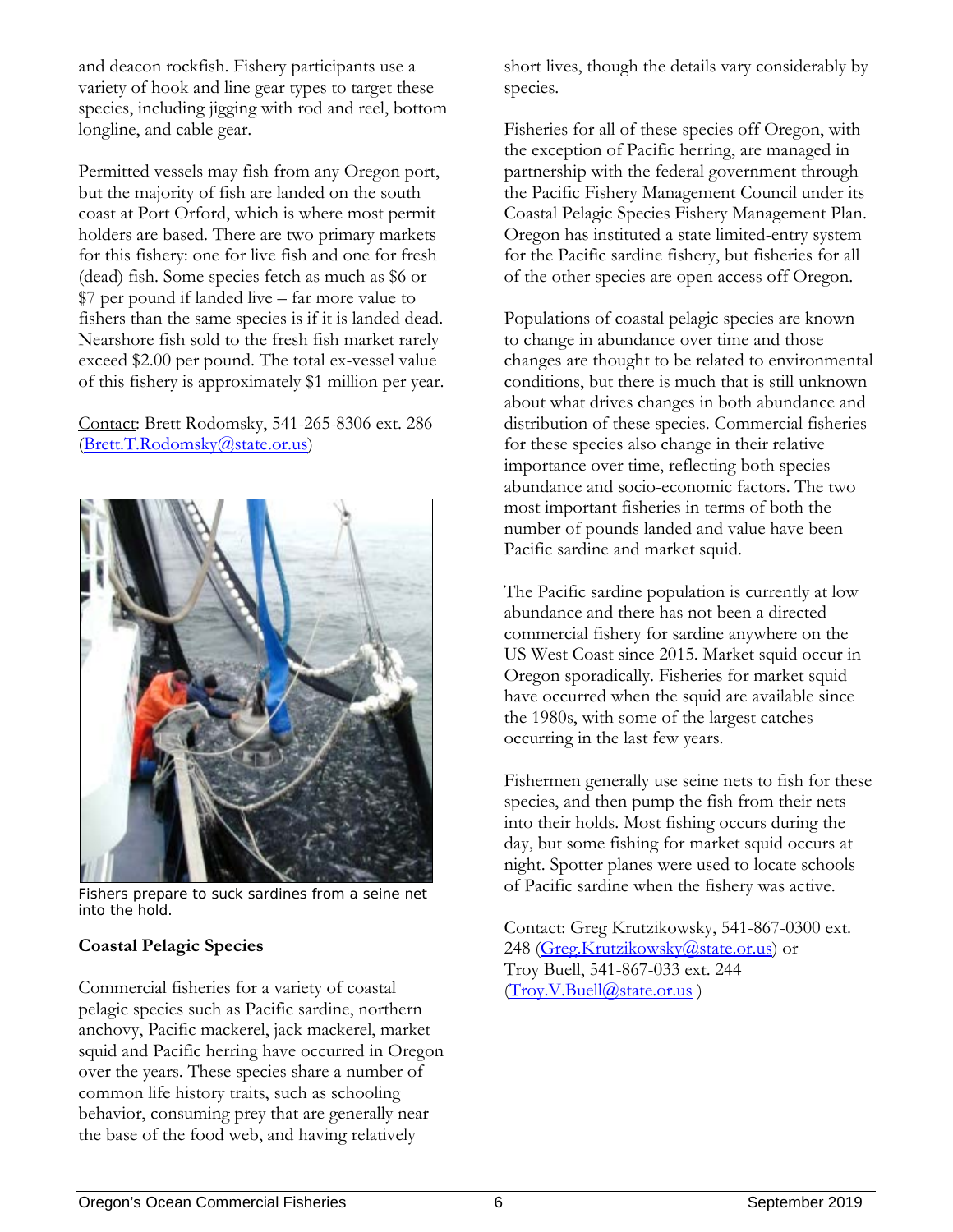

Commercial salmon fishers unload a chinook salmon at the docks.

#### **Ocean Salmon**

Oregon's commercial ocean salmon fishery is a hook-and-line troll fishery. The fishery almost exclusively targets Chinook (king) salmon, with only minor coho (silver) salmon seasons primarily on the very north coast for hatchery coho. This is a limited-entry fishery (i.e. permit required), with 870 permits in 2017, however, only about half of those permit holders actively participate in the fishery each year. At the request of the commercial salmon industry in 2012, the Oregon State Legislature removed the lottery system for latent (unused) permits. This has resulted in a continued decline in the number of permits, and the only avenue for new entrants to the fishery is to purchase an active permit from another vessel.

Salmon caught off the Oregon coast are of mixed stock primarily originating from the Central Valley in California, northern California streams, southern Oregon, and the Columbia Basin. The majority of Oregon and Columbia Basin Chinook salmon leave their native streams and turn north contributing primarily to fisheries off British Columbia and Alaska. These local stocks of Oregon Coastal Chinook are only available to Oregon's ocean fisheries for a brief time as they stage at the mouths of coastal estuaries before heading upriver to spawn.

Fishery harvest has plummeted in recent years to one-tenth its average harvest during previous decades due to sharp declines in regional stocks, and subsequent harvest restriction through management measures. The 2019 season has seen a continued low harvest of Chinook salmon by the Oregon troll fishery, and will likely end up with less than 35,000 fish landed.

The recent collapse of the southern salmon stocks has been a result of a variety of factors including spawning habitat loss, water quantity and quality issues, prey abundance, and fishing pressure; however, the primary limiting factor is usually poor ocean productivity during smolt migration. When Oregon's salmon stocks are healthy and productive, the ODFW management strategy allows for "bubble fisheries" around several of Oregon's river mouths to provide harvest opportunity where stocks are strong. The bubble fisheries divert effort from areas where stocks are more constrained. However, Oregon's coastal fall Chinook have been on the decline for the last several years, and no "bubble fisheries" were authorized in 2019.

Contact: Eric Schindler, 541-867-0300 ext. 252 [\(Eric.D.Schindler@state.or.us](mailto:Eric.D.Schindler@state.or.us))



Sea urchins from recent survey work.

# **Sea Urchins**

Ranked as the third largest shellfish fishery in Oregon (in both landing and dollars, following Dungeness crab and pink shrimp), the red sea urchin fishery is pursued by a small number of commercial divers, who harvest red sea urchins by hand from rock reefs in the nearshore waters of Oregon. These divers make single-day trips aboard small vessels and deliver urchins live. From the dock, these urchins go to processing plants in Washington or California where the fishery product "uni" (urchin gonad) is packed into trays and sold domestically or shipped to Japan for auction to the sushi industry. The value of the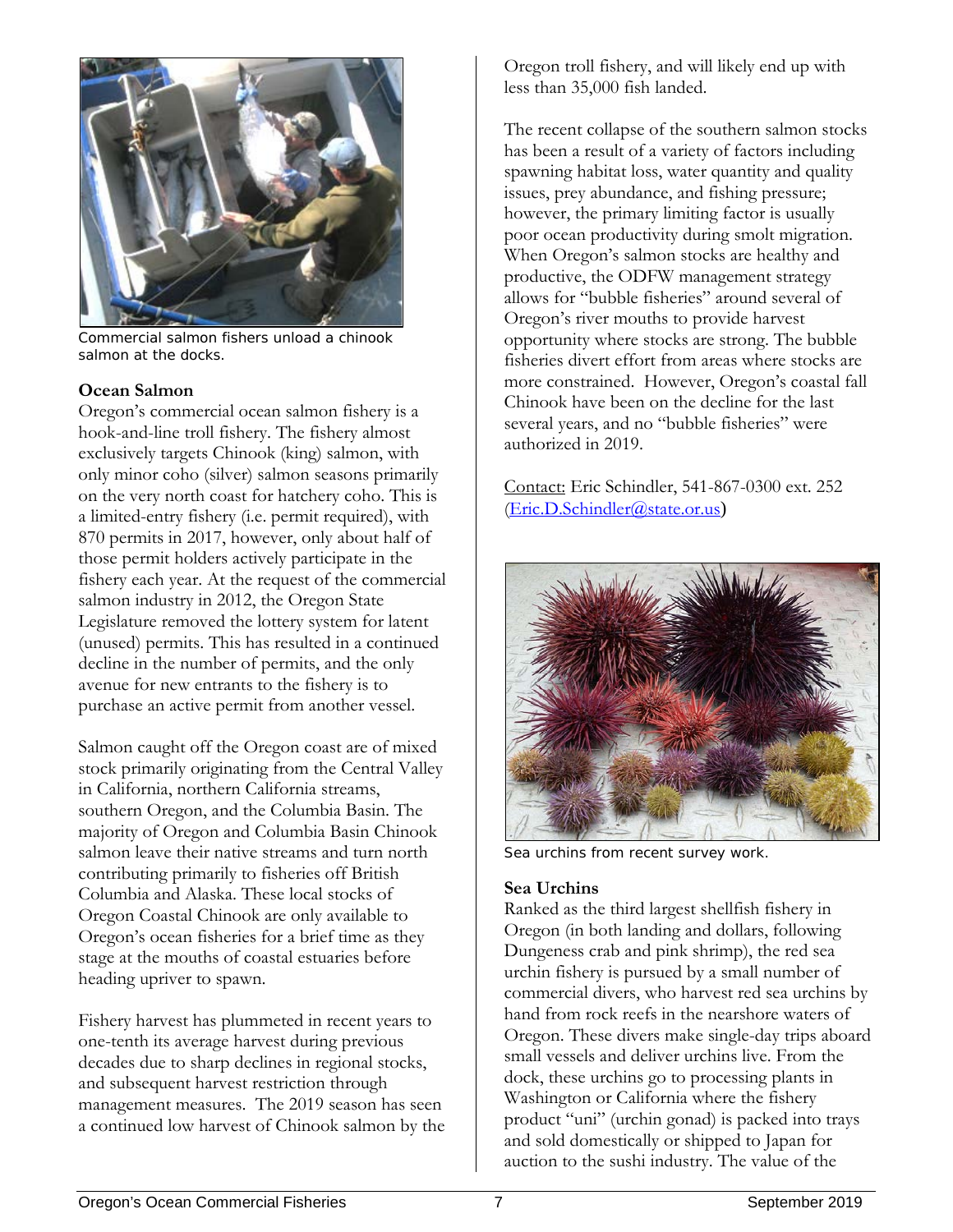urchins is dictated by attributes of the product (gonad weight and quality) as well as market demand and the dollar/yen exchange rate.

The fishery occurs primarily on two south-coast reefs (Orford and Rogue), where kelp beds and urchins are most abundant, but also on centralcoast reefs. Though habitats are limited, the fishery has been impressively productive since its beginnings in 1986. Harvest of urchins peaked in 1990 when divers landed 9.3 million pounds. The harvest is down markedly in recent years but persists as a valuable fishery for a small number of divers.

Despite major changes in the fishery and its stock since the 1990s, little fishery management had occurred. Recently, ODFW reviewed fishery dependent data and reinvigorated fishery independent sea urchin surveys, developing a good picture of management needs. Data review and public process from this review guided recent management actions including: 1) reduction of the number of limited entry permits, 2) disallowed the use of mixed gases in diving and 3) inclusion of sea cucumbers in the permit.

Recently, a large recruitment of purple sea urchins occurred along the US West Coast. In Oregon, we've seen high densities of purple sea urchins at depths where they were previously rare. Purple sea urchins have never been a major fishery target, however they may depress kelp bed development directly, although low kelp conditions are typically driven by environmental conditions (i.e. warm water events) similar to what we've seen in recent years.

Contact: Scott Groth, 541-888-5515 ext. 233 [\(Scott.D.Groth@state.or.us\)](mailto:Scott.D.Groth@state.or.us)



Most hagfish are exported to Korea.

#### **Hagfish**

There is increasing interest in fishing for hagfish – also known as slime eels, due to the copious amount of protective slime they exude when perturbed. Hagfish are often exported to Korea (live or dead), where they are a delicacy. The fishery began in the early 1990s as an eel skin fishery but it has been more successful in recent years for the human consumption market. Because of the higher value fetched for live hagfish, fishers are increasingly experimenting to try to land a higher proportion of their catch live.

Currently the fishery is open-access (i.e. no permit required), with approximately 9 boats participating. Each boat is limited to 200 traps, and each trap is required to have an emergency escape mechanism, in the event the gear is lost at sea. The fishery is reevaluated in any year during which landings exceed the state harvest guideline of 1.6 million pounds, to prevent over-harvest.

Contact: Troy Buell, 541-867-0300 ext. 225 [\(Troy.V.Buell@state.or.us\)](mailto:Troy.V.Buell@state.or.us)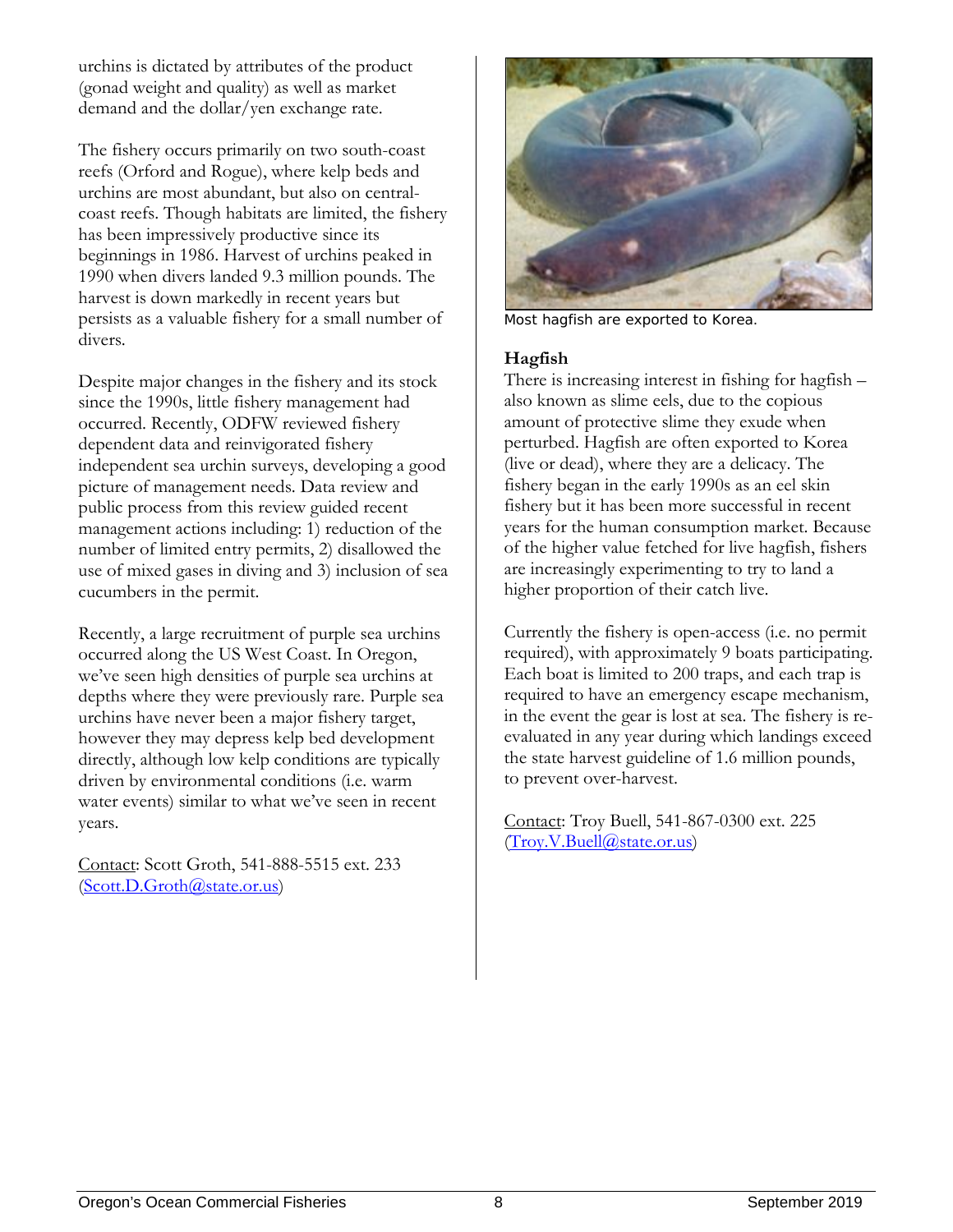

A biologist measures a commercially-caught halibut.

# **Pacific Halibut**

Oregon's commercial Pacific halibut fishery is short but intense. In most years, the directed fishery is only open for two or three 10-hour periods. In 2018, 49 vessels participated in the directed fishery. They landed 211,465 pounds of Pacific halibut with a value of \$1,188,332 - about 0.7 percent of Oregon's commercial fisheries' total ex-vessel value).

Oregon is near the southern end of the Pacific halibut's range, which extends into northern California. Pacific halibut can migrate long distances and tend to be larger in Alaska (the population center of their range). The big halibut common in Alaska and the Aleutian Islands – some as big as 650 pounds – do not occur in Oregon. A really large fish in Oregon is around 150 pounds. Oregon commercial fishermen must release any Pacific halibut smaller than 32 inches (about 14 pounds).

The International Pacific Halibut Commission (IPHC) assesses the Pacific halibut stock annually and sets catch limits for areas in Alaska, British Columbia, and the U.S. West Coast. The National Marine Fisheries Service and the Pacific and North Pacific (Alaska) Fishery Management Councils regulate commercial Pacific halibut fisheries in U.S. waters.

On the West Coast, Treaty Tribes receive 35% of the total quota, and 65% is allocated to commercial and recreational fisheries in Oregon, Washington, and California. Approximately 85 percent of the non-tribal commercial share goes to the directed fishery, and 15 percent is allocated to incidental Pacific halibut catch in the salmon troll

fishery. To legally retain Pacific halibut, salmon trollers must hold a Pacific halibut license, and there are strict limits on how many halibut they can retain per trip, and overall.

Contact: Lynn Mattes, 541-867-0300 ext. 237 [\(lynn.mattes@state.or.us\)](mailto:lynn.mattes@state.or.us)



Heart cockles are an important part of Oregon's bay clam fishery.

#### **Bay Clams**

The Oregon bay clam fishery produced more than 816,000 pounds of clams with a value of \$875,000 in 2018. There are 15 limited-entry permits in the dive bay clam fishery and the intertidal fishery is open-access. Approximately 50 individuals participate in these two fisheries each year. New rules including an increase in some quotas, restrictions on harvest in Netarts Bay, and the protection of native littleneck clams were adopted beginning with the 2016 season.

Cockles and gaper clams dominate the commercial landings. More than 284,000 pounds of cockles and 414,000 pounds of gapers were harvested in 2018, with the vast majority coming from Tillamook Bay. Butter clams made up the remainder of the landings. Significant numbers of bay clams are also commercially harvested from other bays such as Coos, Yaquina, and Netarts bays. Generally, the human consumption market is still being developed and accounts for a small minority of the commercial harvest. Bay clams are predominately used as bait for the Dungeness crab fishery, and for animal feed in public aquariums. Bait clams are dyed red prior to landing.

Contact: Mitch Vance, 541-867-0300 ext. 233 [\(Mitch.Vance@state.or.us\)](mailto:Mitch.Vance@state.or.us)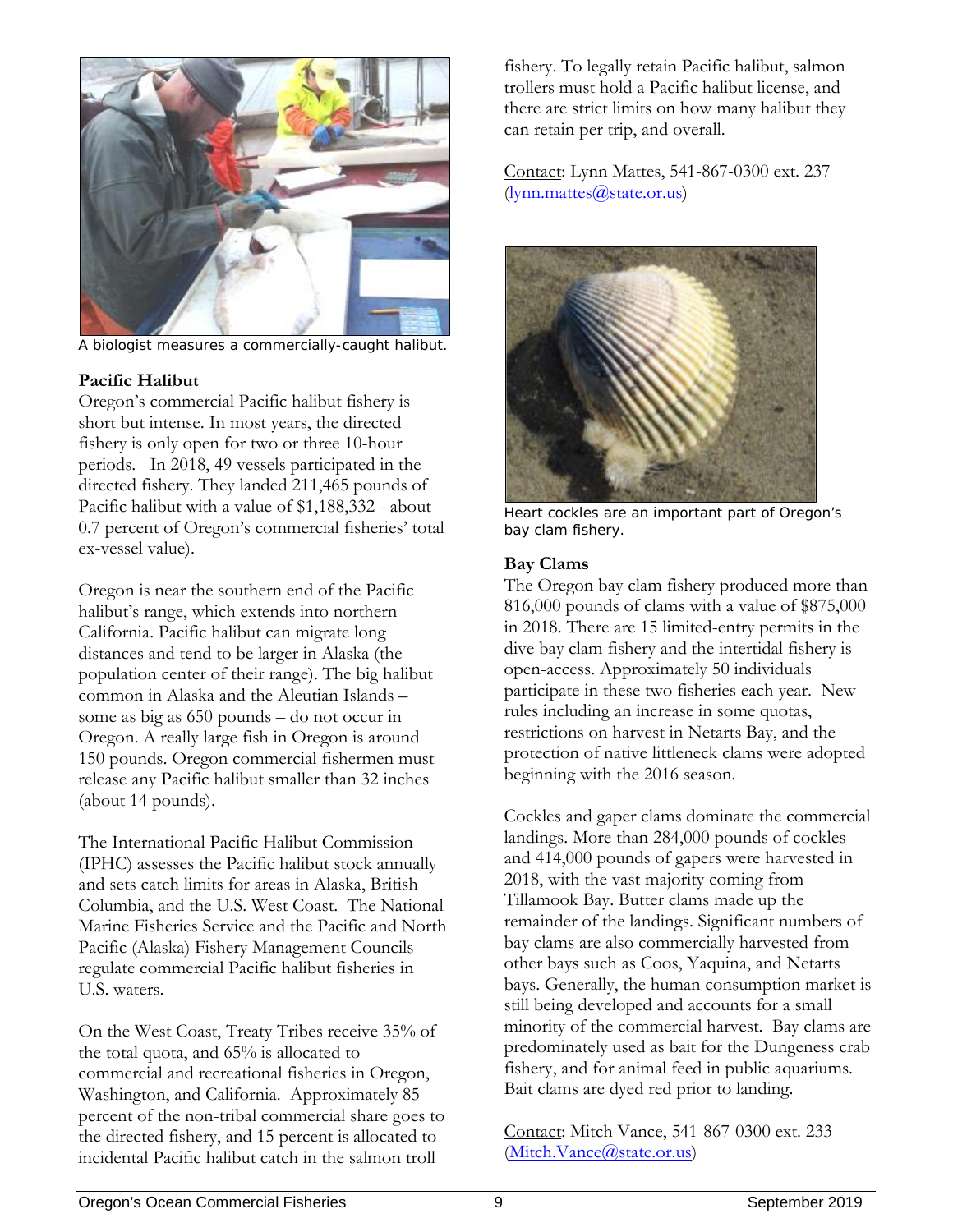

A worker cleans a commercial catch of razor clams.

### **Razor Clams**

In 1935, ODFW began monitoring the commercial harvest of razor clams, and in 1947 started to record the number of licensed diggers and their catch. Nearly all of the commercial harvest is from the 18-mile stretch of beach between the Columbia River's south jetty and Tillamook Head. The commercial razor clam fishery is an open-access fishery, with the number of participants roughly corresponding with the razor clam population abundance. Prior to the late 1950s, the commercial harvest was the primary component of razor clam total harvest, with a peak of 335,000 pounds in 1950. Since then, the landings have steadily declined so now the recent five-year average is 63,000 pounds per year.

The commercial fishery accounts for approximately 15 percent of the total harvest (sport and commercial combined), of which 75 percent is sold for human consumption. In the last 15 years the commercial landings in this fishery have been variable – landings range from 16,000 pounds -174,000 pounds harvested per year.

In 2018, the total commercial harvest of razor clams was 26,345 pounds, all from Clatsop Beach. The average price to the fishermen was \$3.16 per pound.

Contact: Matt Hunter, 503-325-2462 [\(Matthew.V.Hunter@state.or.us\)](mailto:Matthew.V.Hunter@state.or.us)



Commercial fishing for Dungeness crab occurs in bays as well as the ocean.

# **Bay Dungeness Crab**

The commercial Bay Dungeness Crab fishery is limited to Oregon's bays and estuaries (excluding the Columbia River) and provides commercially harvested Dungeness crab during a period when the ocean fishery is closed. The relatively short bay season, from Labor Day through December 31, constitutes only 0.2% of Oregon's commercially caught Dungeness crab. This open access fishery does not require a permit. Only male crab that meet the same size minimum as the ocean Dungeness fishery of  $6\frac{1}{4}$ " may be retained. State management of the bay crab fishery began in 1886, and size limits were set in 1933. Landings are well documented starting in 1971, and over 70,000 lbs were recorded in 1978. In 1981, bays were open all year and pots were allowed. Regulatory changes in 1984 prohibited pots in favor of rings, disallowed weekend crabbing, and set a vessel limit of 15 crab rings. In 1988, the season was set to open after Labor Day through December. The bay crab fishery is closed on all legal holidays, as well as in December if the adjacent ocean area is closed to commercial ocean Dungeness crabbing. These measures partially mitigate conflict with recreational crabbers. There is no commercial harvest allowed in the Chetco River.

Over the past decade (2008-2018), commercial bay crabbers have landed an annual average of 31,000 pounds, with a maximum of 90,639 in 2017. While the number of participants varies annually, approximately 30 different vessels typically harvest more than 500 pounds each from various ports.

Contact: Mitch Vance, 541-867-0300 ext. 233 [\(Mitch.Vance@state.or.us\)](mailto:Mitch.Vance@state.or.us)

*For more information about Oregon's commercial fisheries, species, regulations, and more, please see our regulations book and our website:* <http://www.dfw.state.or.us/MRP/>